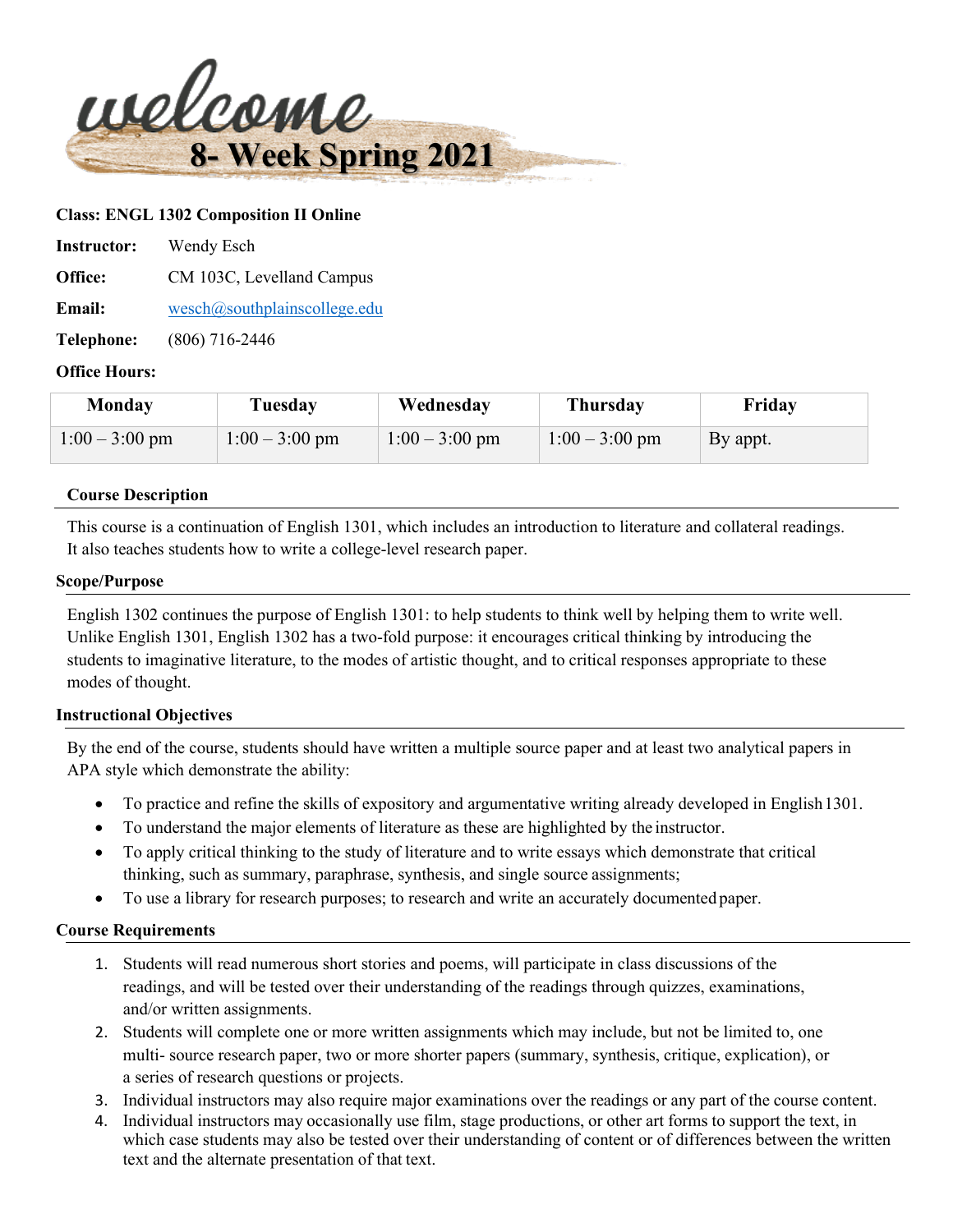The textbook (ebook) required for this course will be provided to you online. **You DO NOT need to purchase a book/code from the bookstore.**

# **How to access your Ebook and MindTap assignments/ Registration**

The first time you click on a MindTap assignment in Blackboard, you will be required to

register your account. I will walk you through the registration process during class.

\*\*You can also download the free *[Cengage Mobile App](https://www.cengage.com/mobile-app/)* to get your eTextbook and study tools on your cell phone.

# **Inclusive Access:**

- **Textbook:** The textbook and resources for this course are available in digital format through the Inclusive Access textbook program at South Plains College. That means the e-book edition of the textbook and/or all required resources are provided to students through Blackboard from the first day of class. The fee for the e-book/resources is the lowest price available from the publisher and bookstore and is included in the student tuition/fee payment. Therefore, students do not have to purchase a separate textbook or access card for this course.
- **E-book features:** Access to a cloud-based e-reader is provided by RedShelf via Blackboard. RedShelf e-book features include the ability to hear the text read aloud, highlight, take notes, create flash cards, see word definitions, build study guides, print select pages, and download up to 20% of the book for offline access. Visit <https://solve.redshelf.com/hc/en-us/requests/new> for e-book issues and support.
- **Opting out of Inclusive Access:** As long as they meet the opt-out deadline, students may choose not to participate in the Inclusive Access program if they have a textbook from another source. Students should check with the instructor for advice before deciding to opt-out because Inclusive Access is the cheapest option for most students. Students should also find out whether course work is required in an online platform like *Mindtap* or *Connect*. If so, students who opt out would be required to purchase access to that platform in addition to acquiring the e-book on their own. To opt out of the Inclusive Access e-book/resources, students need to email [tfewell4texasbookcompany@gmail.com](mailto:tfewell4texasbookcompany@gmail.com) before the census date. Students must include their first name, last name, student ID number, and the course they are opting out of in the email. Once students have been opted out of Inclusive Access, they will receive a confirmation email. Students who need assistance to opt out should contact the SPC Bookstore. The Inclusive Access fee will be refunded to students who opt out before the census date for their term of enrollment. The census date for fall and spring is the twelfth-class day. The census date for shorter terms varies between the second- and third-class day.

# **Software Requirements**

You are required to have access to the following technologies:

- High-speed Internet connection
- *Internet Browser:* Blackboard is designed to work best with the **Mozilla Firefox or Chrome** browser. Mac users may use either Firefox or Safari--both seem to work well with Blackboard.
- Your Blackboard account and Mindtap account are provided with this course.
- *You also have access to FREE Microsoft Office 365: Word and PowerPoint*:
	- As a member of the SPC community, you have free access to Office 365.
	- Office 365 provides online access to Microsoft Word, Microsoft Excel, Microsoft PowerPoint, and 1TB of free online storage with Microsoft OneDrive
	- You can use Office 365 online or install it on your PC, Mac, or mobile device.
	- To access Office 365, go to <https://www.office.com/GetOffice365> and click the link "Find out if You're Eligible."

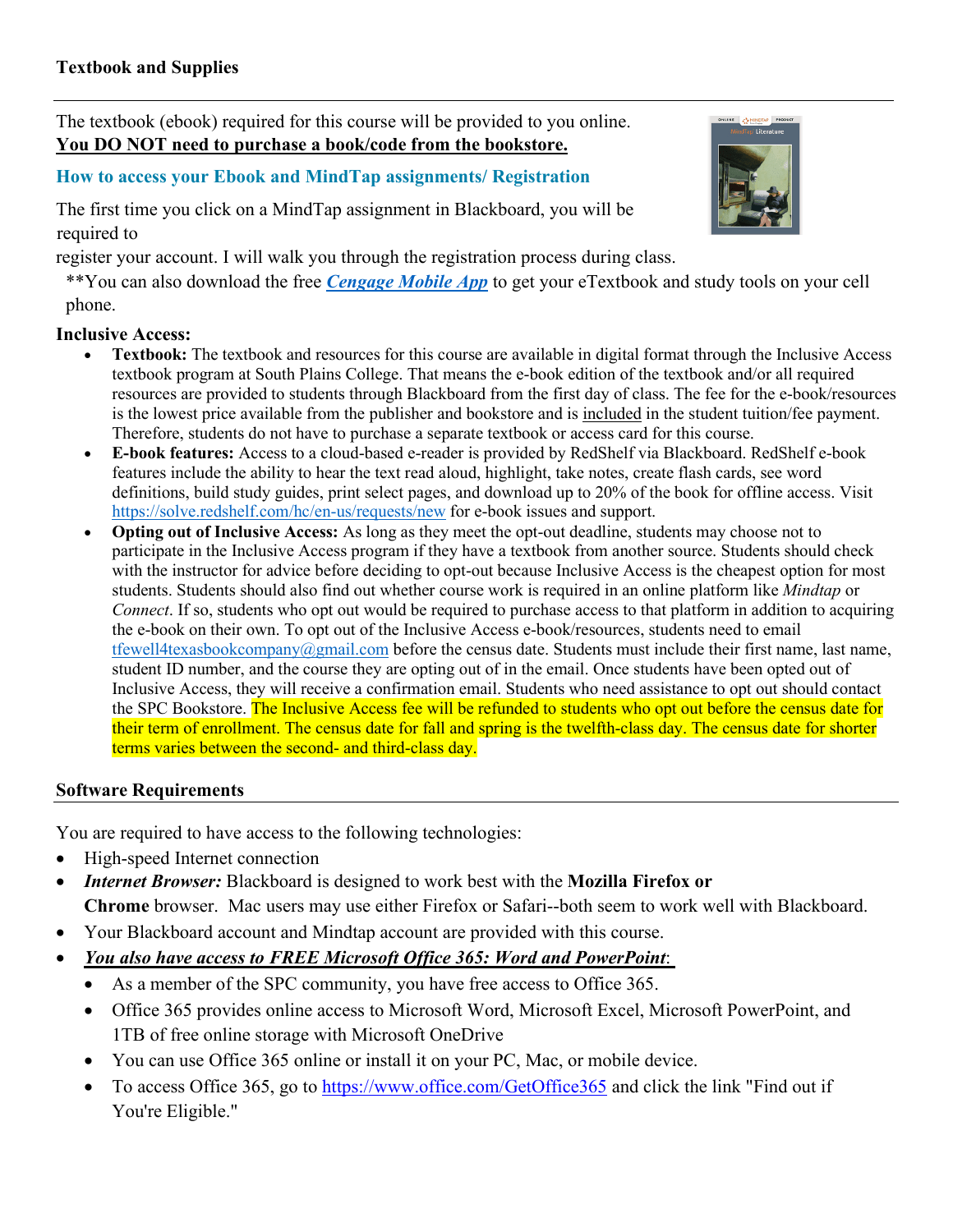• Complete the registration process with your SPC email address (your *Blackboard [username@southplainscollege.edu\)](mailto:username@southplainscollege.edu)*, create a new password, and wait for your online account to be provisioned. This process takes a few minutes the first time you log in.

# **Communication**

| <b>To Contact Me:</b>                         | <b>Ways that I will contact you:</b>               |
|-----------------------------------------------|----------------------------------------------------|
| Email me at wesch $@$ southplainscollege.edu. | SPC email -Plan to check it every day              |
| Send me a message with your cell phone in     | Remind text alerts-(We will sign up in class.)     |
| Remind.                                       |                                                    |
| Call my office at 806-716-2446 & leave a      | Announcements in your Blackboard class.            |
| message.                                      |                                                    |
|                                               |                                                    |
| Drop by during my office hours.               | I return emails, texts, and calls within 24 hours. |
|                                               |                                                    |

## **Attendance Policy**

I recommend that you access our course at least three times a week to work on the week's assignments. To experience more success, do not procrastinate and attempt to complete a whole week's assignments the day (or night!) before they are due.

You should log in to Blackboard frequently and check your Course Messages, Announcements, and SPC email daily. I will post announcements and send emails regularly.

If you have not submitted any assignments by the twelfth-class day, your access to the course will be blocked and the Registrar's Office will remove you from my class roster.

Be advised – I will accept late work but only within a week of the due date.

# **Semester Calendar and Weekly Assignments**

Calendar & Assignments is the entry page for ENGL 1302 and is available as a link in the Course Content menu as well. The course material is released in weekly segments (ex. Week 1, Week 2), and each week runs from Tuesday 12:00 a.m. (midnight) to Tuesday 12:00 a.m. (midnight) of the following week.

It is very important that you keep up with which week of the semester we are in so you will know when that week's assignments are due. So, for example, let's say that Week 1 begins on Tuesday, March 22; all assignments for Week 1 would be due by 12:00 a.m. on Tuesday of the following week, March 29.

Weekly Assignments are posted by Tuesday of each week and detail the readings, discussion forums, exercises, quizzes, tests, and papers to be completed. Due dates are at 12:00 a.m. on Tuesday of the following week. I recommend you print out the weekly assignment sheets and keep them in a three-ring binder, along with all the other handouts you will be getting in this course. Use the assignment sheet as a checklist for the week. To print a Blackboard page, use the Print option in your internet browser.

# **Grading Policy**

Final grades will be assigned based on the following percentages: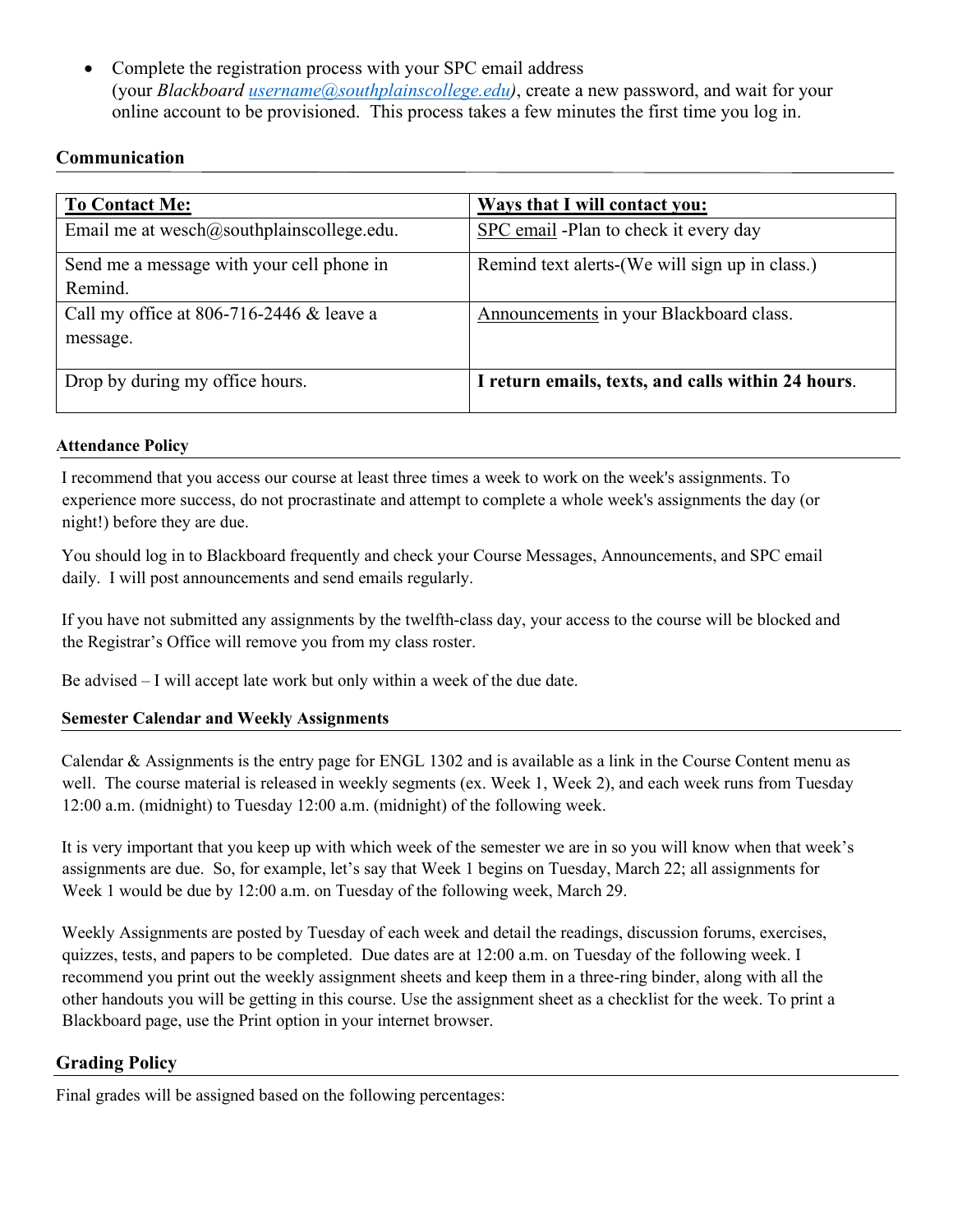| <b>Quizzes</b>                 | 20%  |
|--------------------------------|------|
| <b>Lit Writing Assignments</b> | 20%  |
| MindTap & Daily Work           | 20%  |
| <b>Discussion/Padlet Posts</b> | 20%  |
| <b>Research Paper</b>          | 20%  |
| Total                          | 100% |

| A (Superior):     | 90-100 |
|-------------------|--------|
| $B$ (Good):       | 80-89  |
| $C$ (Acceptable): | 70-79  |
| D (Poor):         | 60-69  |
| F (Unacceptable): | ()-59  |

**GRADE TOTAL**

**OPTIONAL EXTRA CREDIT:** Earn extra points by completing extra-credit assignments.

**It is up to you to monitor your average and course progress.** If you feel that you need to discuss your course progress with me, it is your responsibility to contact me to meet. You can find your current average via the 'My Grades' link in Blackboard.

#### **Reading Assignments and Video Lectures**

Mandatory, assigned reading is required for this course; you may also be required to watch recorded video lectures. Reading and video lecture assignments are found in the Weekly Assignments folder in Blackboard.

#### **Reading Quizzes**

It will be essential for you to read the fiction reading to participate in the discussion boards and reading quizzes. Before you start the quiz, be sure – to read/listen,/watch the stories/selections very carefully.

Be sure you have a stable, high-speed Internet connection before beginning the quizzes, so you do not run into technical difficulties.

#### **Writing Assignments**

You will be required to write a short story essay and character analysis essay for this course. Instructions for these assignments can be found in Blackboard.

#### **Discussion Posts**

Collaboration and communication are essential to success in both the academic and professional setting. To practice these skills and further our knowledge of the subjects we cover in this course, each student will be required to participate in discussion posts.

There are two parts to each module discussion assignment. The first is an **initial post**. The second part includes **responses** to your peers, which will be due in the second half of each module. A 5-point deduction will be applied to initial posts not posted by the first deadline, and no response posts will be counted for credit after the second deadline.

#### **Research Project**

You will be required to complete a multi-part research project over the course of the semester. Details for these assignments can be found in Blackboard. Late work will incur a deduction.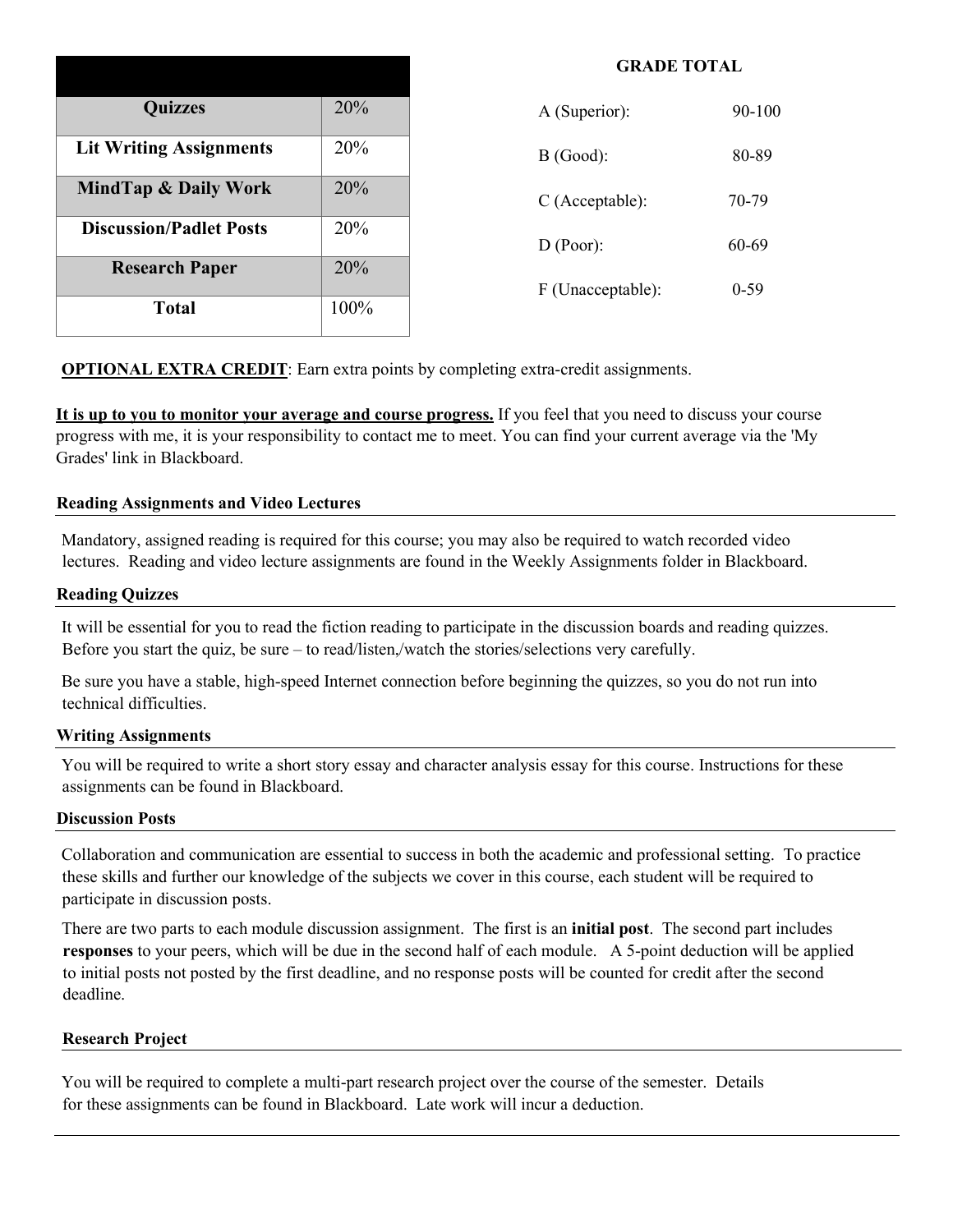TURNITIN is where papers are submitted and graded inside our Blackboard course.

## **I cannot accept any assignment via email for any reason. All files must be submitted via the assignment tool in the Blackboard modules.**

As an online student, you assume responsibility for your technology. I suggest three things:

- 1. Have a backup plan in place from day one, just in case your technology fails.
- 2. After submitting an assignment, return to the assignment submission before the due date or check your SPC email for submission acknowledgment to verify it has been submitted correctly. If it is not submitted correctly by the due date, you will not receive late deductions for it, regardless of whether you thought the paper had been sent.
- 3. Do not wait until the last minute to submit assignments. If you have trouble, but no one is available to help you, you will incur the late deduction associated with late work.
- 4. Additionally, all files must be submitted as .docx documents (Microsoft Word). Other file formats such as. gdoc, .pages, .odt, .rtf, or .txt files will not work with Turnitin. If you are writing your essay on Google Docs, you will need to download the paper to your computer in Microsoft Word format before submitting it to Turnitin.

# *Please contact the Computer Help Desk at (806)716-2600 or Blackboard Help at (806)716-2180 with any problems related to technology. Remember, you are responsible for making sure your work has been submitted correctly.*

#### **Style Guide**

We will use the MLA style guide for formatting and documentation in this course. All papers must be formatted according to MLA 8th edition (2016) style. For MLA 8th edition (2016) documentation and bibliography guidelines, click on the MLA 8 (2016) Style link under Course Tools.

### **Academic Integrity**

It is the aim of the faculty at South Plains College to foster a spirit of complete honesty and a high standard of integrity. The attempt of any student to present as his or her own any work which he or she has not honestly performed is regarded by the faculty and administration as a most serious offense and renders the offender liable to serious consequences and possible suspension. Please refer to the SPC General Catalog regarding consequences for cheating and plagiarism. \*\*Do not, under any circumstances, turn in another student's work as your own. Do not, under any circumstances, give your work to anyone else to turn in as their own. Do not copy and paste from the Internet. All of these situations are representative of academic dishonesty and will be treated as such. \* I have zero tolerance for cheaters.

#### **Disclaimer**

Because we will use Blackboard to conduct a portion of this class, please note that the materials you may be accessing in chat rooms, bulletin boards or unofficial web pages are not officially sponsored by South Plains College. The United States Constitution rights of free speech apply to all members of our community regardless of the medium used. We disclaim all liability for data, information or opinions expressed in these forums.

#### **Diversity Statement**

In this course, the teacher will establish and support an environment that values and nurtures individual and group differences and encourages engagement and interaction. Understanding and respecting multiple experiences and perspectives will serve to challenge and stimulate all of us to learn about others, about the larger world, and about ourselves. By promoting diversity and intellectual exchange, we will not only mirror society as it is, but also model society as it should be and can be.

#### **Online Tutors Available**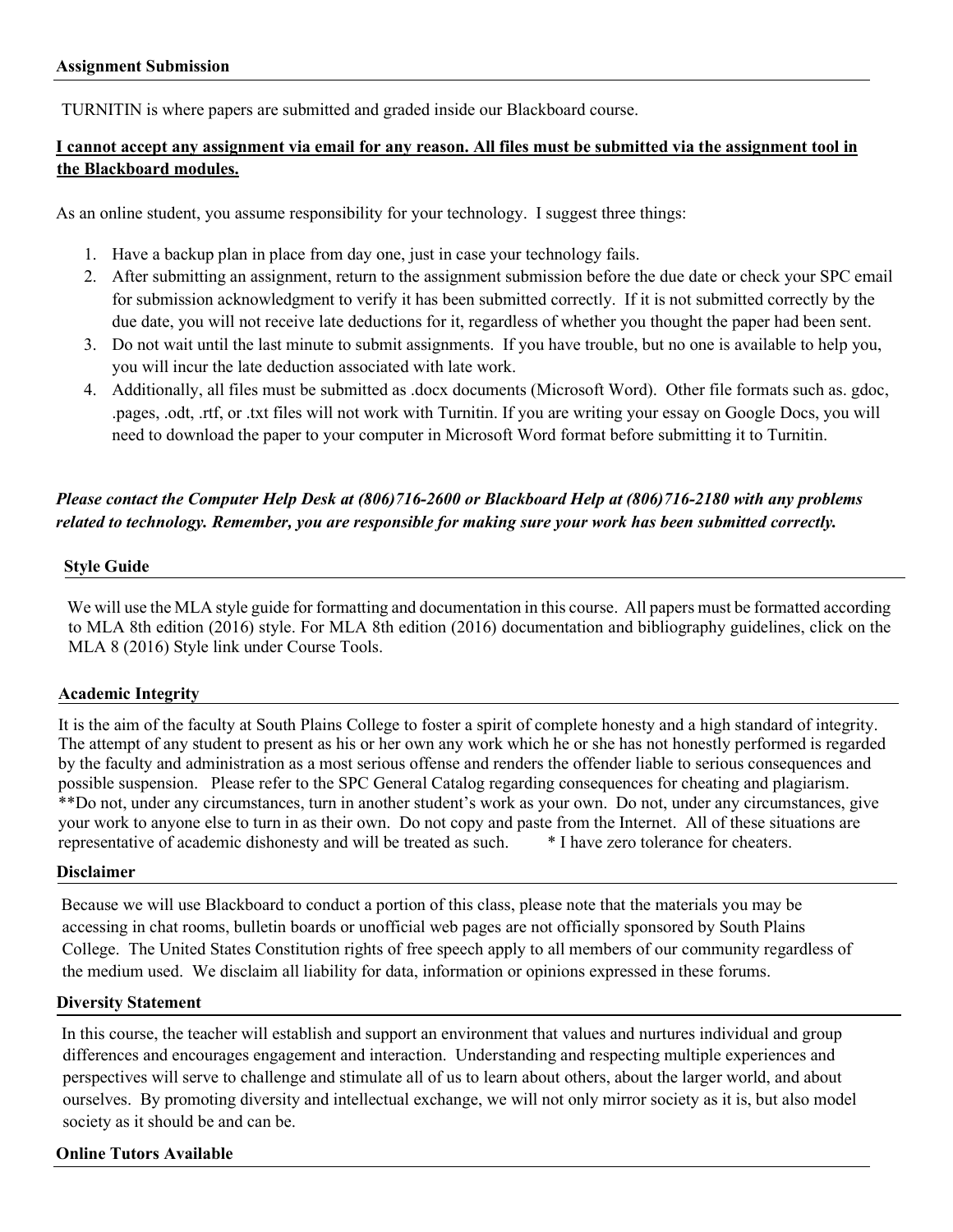Tutors are available to SPC students for FREE! We look forward to helping you succeed in your classes.

To schedule a tutoring session, go to the website:

<http://www.southplainscollege.edu/exploreprograms/artsandsciences/teacheredtutoring.php>

and select the campus you would like to go to for tutoring or "Live Virtual Tutoring" for live online tutoring with an SPC tutor, then follow the link to the booking page.

## **Special Services**

Students with disabilities, including but not limited to physical, psychiatric, or learning disabilities, who wish to request accommodations in this class should notify the Special Services Office early in the semester so that the appropriate arrangements may be made. In accordance with federal law, a student requesting accommodations must provide acceptable documentation of his/her disability to the Special Services Coordinator. For more information, call or visit the Special Services Office in the Student Services Building, 806-894-9611, extension 2529.

## **Title IX Pregnancy Accommodations Statement**

If you are pregnant or have given birth within six months, under Title IX you have a right to reasonable accommodations to continue your education. To activate accommodations, you must submit a Title IX pregnancy accommodations request, along with specific medical documentation, to the Director of Health and Wellness. Once approved, notification will be sent to the student and instructors. It is the student's responsibility to work with the instructor to arrange accommodations. Contact Crystal Gilster, Director of Health and Wellness at 806-716-2362, or email cgilster@southplainscollege.edu for assistance.

#### **Student Code of Conduct**

Any successful learning experience requires mutual respect on the part of the student and the instructor. Neither instructor nor student should be subject to others' behavior that is rude, disruptive, intimidating, aggressive, or demeaning**. Student conduct which disrupts the learning process or is deemed disrespectful or threatening shall not be tolerated and may lead to disciplinary action and/or removal from class.** 

| Week       | <b>ASSIGNMENTS</b>                                                                           | <b>DEADLINE</b>                       |
|------------|----------------------------------------------------------------------------------------------|---------------------------------------|
| Week $1 -$ | The following assignments for Week 1 must be completed/submitted by                          | <b>Week 1</b>                         |
| Welcome    | this week's deadline:<br>Review the Syllabus and Calendar and take the Blackboard Quiz.<br>٠ | <b>Assignments</b><br><b>Deadline</b> |
|            | Discussion Post $1st$ post – Introductions/ Replies<br>٠                                     | <b>Underlined</b>                     |
|            | Read/Listen to the following short stories in the Mindtap in the Week 1<br>٠                 | <b>Assignments</b>                    |
|            | Folder and then take the Blackboard quiz for each story:                                     | for this week are due                 |
|            | "A Rose for Emily" quiz<br>$\circ$                                                           | next Tue. Mar 30 <sup>th</sup>        |
|            | Create Mindtap account<br>$\bullet$                                                          | by 12:00a.m.                          |
|            | Complete the following assignments in <b>Mindtap Literary folder:</b><br>٠                   |                                       |

# **ENGL 1302 Course Schedule Overview**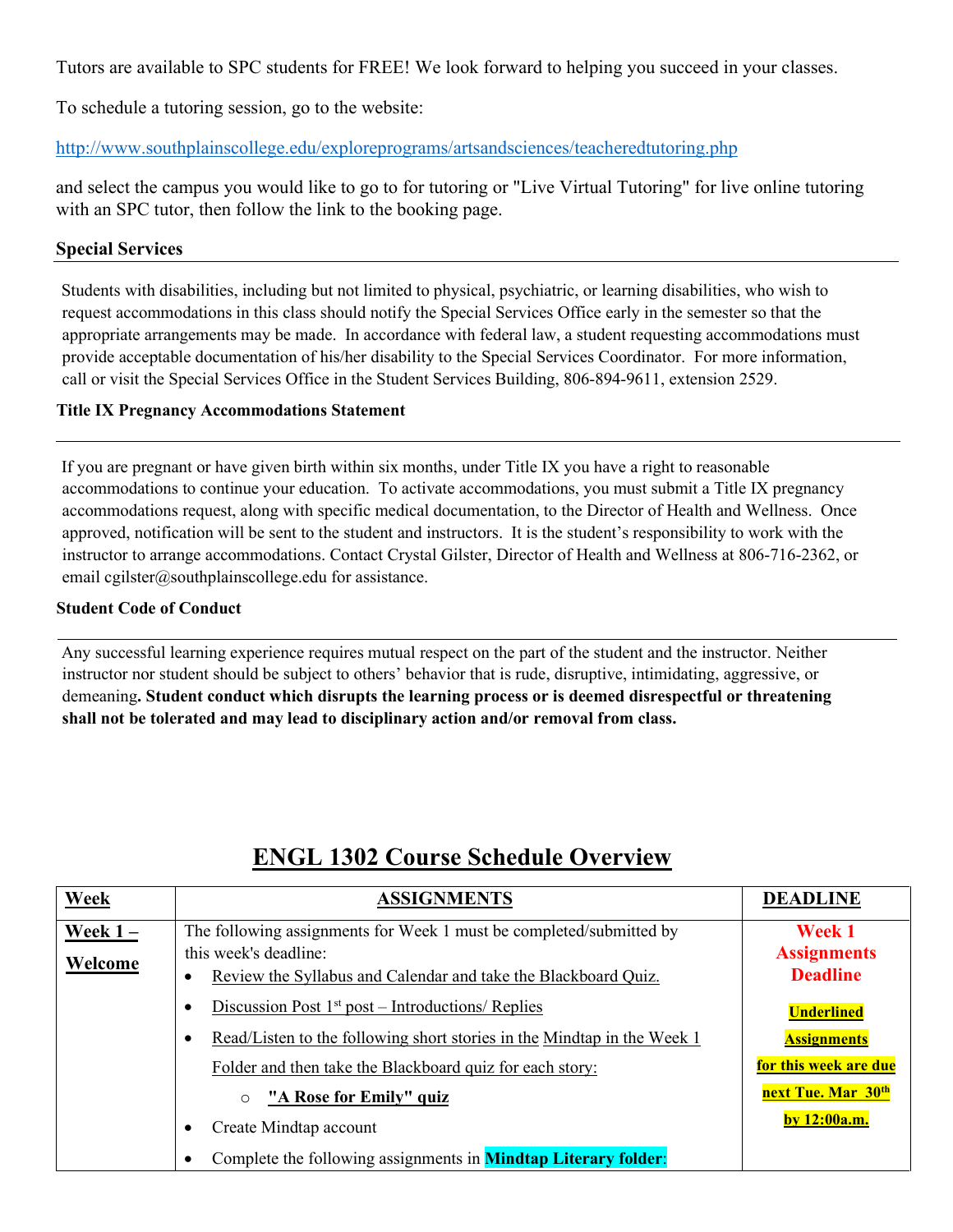|           | Plot<br>$\circ$                                                                                              |                                                       |
|-----------|--------------------------------------------------------------------------------------------------------------|-------------------------------------------------------|
|           | Theme in Fiction<br>$\circ$                                                                                  |                                                       |
|           | <b>Style</b><br>$\circ$<br>Complete the following assignments in <b>Mindtap Week 1 Folder</b> :<br>$\bullet$ |                                                       |
|           | <b>Citing Sources: MLA Format</b><br>$\circ$                                                                 |                                                       |
|           |                                                                                                              |                                                       |
|           | Writing Assignment 1 -- Begin work on your Short Essay Writing<br>$\bullet$<br>Assignment.                   |                                                       |
|           |                                                                                                              |                                                       |
| Week 2    | The following assignments for this week must be completed/submitted by<br>this week's deadline:              | <b>Week 2</b><br><b>Assignments</b>                   |
|           | Read/Listen to the following short stories in the Mindtap in the Week 2<br>٠                                 | <b>Deadline</b>                                       |
|           | Folder and then take the Blackboard quiz for each story:                                                     | <b>Underlined</b>                                     |
|           | "The Cask of Amontillado" quiz<br>$\circ$                                                                    | <b>Assignments for</b>                                |
|           | "The Lottery" quiz<br>$\circ$                                                                                | this week are due                                     |
|           | "The Yellow Wallpaper" quiz<br>$\circ$                                                                       | next Tue. April                                       |
|           | Complete the following assignments in the Mindtap Literary Folder:<br>٠                                      | $6^{th}$ by 12:00a.m.                                 |
|           | Character<br>$\circ$                                                                                         |                                                       |
|           | Point of View in Fiction<br>$\Omega$<br>Setting<br>$\circ$                                                   |                                                       |
|           | <u>Writing Assignment 1 – Complete/Submit Short Essay</u><br>$\bullet$                                       |                                                       |
|           | Writing Assignment 2 -- Begin work on your Character Analysis<br>$\bullet$                                   |                                                       |
|           | <b>Writing Assignment.</b>                                                                                   |                                                       |
| Week $3-$ | The following assignments for this week must be completed/submitted by                                       | Week 3                                                |
|           | this week's deadline:                                                                                        | <b>Assignments</b>                                    |
|           | Read/Listen to the following short stories in the Mindtap Week 3 Folder<br>$\bullet$                         | <b>Deadline</b>                                       |
|           | and then take the Blackboard quiz for each story:                                                            |                                                       |
|           | "Soldier's Home" quiz<br>$\circ$                                                                             | <b>Underlined</b>                                     |
|           | "Everyday Use" quiz<br>$\circ$                                                                               | <b>Assignments for</b>                                |
|           | Discussion Board 2 Initial post<br>$\bullet$                                                                 | this week are due<br>next Tue. April 13 <sup>th</sup> |
|           |                                                                                                              | by 12:00a.m.                                          |
|           | Review Quoting and Paraphrasing Handout and then take the Blackboard<br>$\bullet$                            |                                                       |
|           | quiz                                                                                                         |                                                       |
|           | Writing Assignment 2 – Continue work on your Character Analysis<br>$\bullet$<br>Assignment.                  |                                                       |
|           | Complete the following assignments in <b>Mindtap Literary Folder:</b><br>$\bullet$                           |                                                       |
|           | Imagery<br>$\circ$                                                                                           |                                                       |
|           | Symbol<br>O                                                                                                  |                                                       |
|           | Tone<br>$\circ$                                                                                              |                                                       |
|           | <b>Figures of Speech</b><br>O<br>Levels of Diction<br>$\circ$                                                |                                                       |
| Week 4    | The following assignments for this week must be completed/submitted by                                       | Week 4                                                |
|           | this week's deadline:                                                                                        |                                                       |
|           |                                                                                                              | <b>Assignments</b>                                    |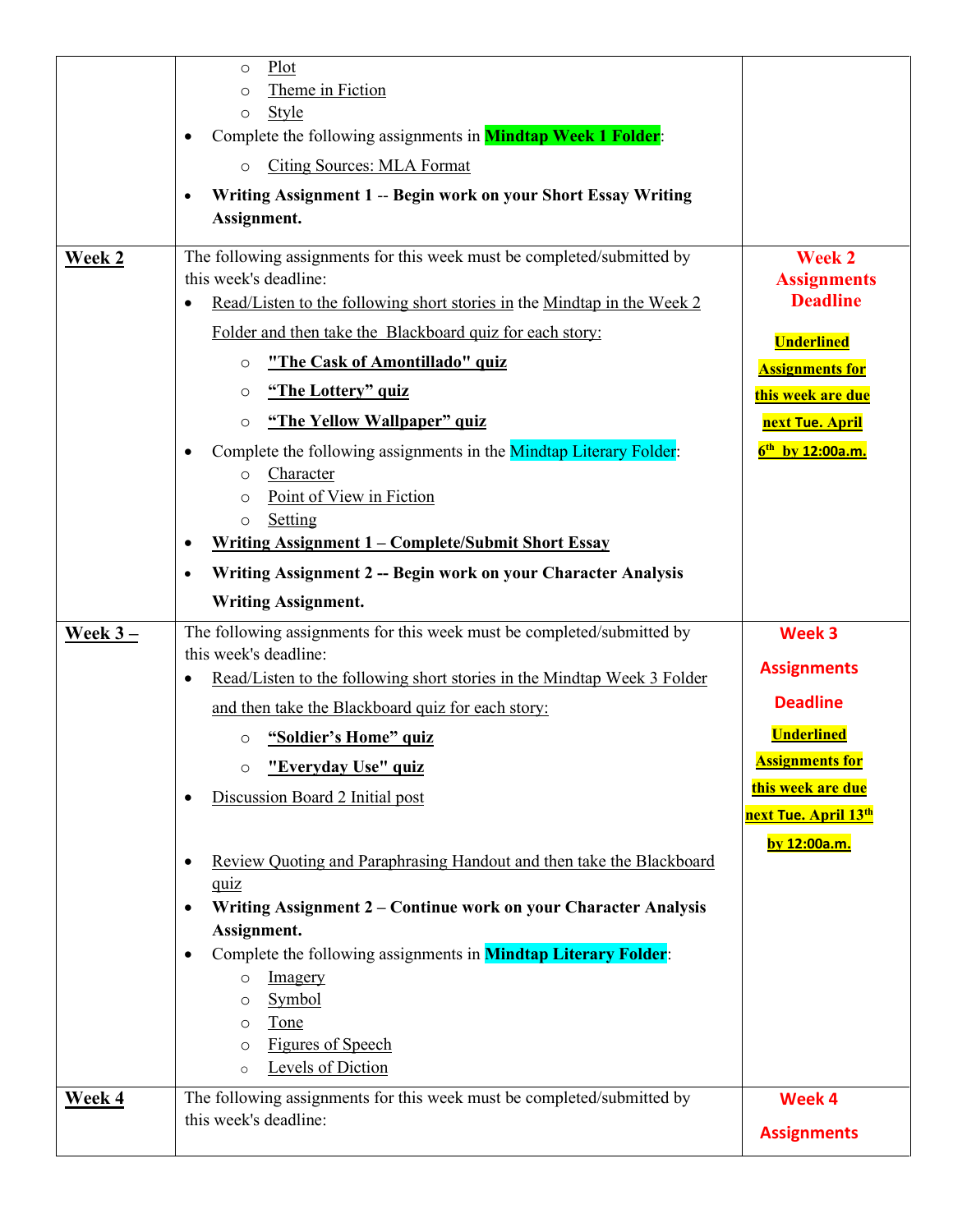|               | Read/Listen to the following short stories in the Mindtap Week 4 Folder<br>$\bullet$                                                                                                                                                                                                                                                                                                                                                                                                                                                                                                 | <b>Deadline</b>                                                                                                                                                       |
|---------------|--------------------------------------------------------------------------------------------------------------------------------------------------------------------------------------------------------------------------------------------------------------------------------------------------------------------------------------------------------------------------------------------------------------------------------------------------------------------------------------------------------------------------------------------------------------------------------------|-----------------------------------------------------------------------------------------------------------------------------------------------------------------------|
|               | and then take the Blackboard quiz for each story:                                                                                                                                                                                                                                                                                                                                                                                                                                                                                                                                    | <b>Underlined</b>                                                                                                                                                     |
|               | "The Story of an Hour"quiz<br>$\circ$                                                                                                                                                                                                                                                                                                                                                                                                                                                                                                                                                | <b>Assignments for</b>                                                                                                                                                |
|               | Discussion Board 2 reply posts<br>$\bullet$                                                                                                                                                                                                                                                                                                                                                                                                                                                                                                                                          | this week are due                                                                                                                                                     |
|               | <u> Writing Assignment 2 – Complete/Submit Character Analysis</u><br>$\bullet$                                                                                                                                                                                                                                                                                                                                                                                                                                                                                                       | <mark>next Tue. April 20<sup>th</sup></mark>                                                                                                                          |
|               | <b>Assignment</b>                                                                                                                                                                                                                                                                                                                                                                                                                                                                                                                                                                    | by 12:00a.m.                                                                                                                                                          |
|               | Writing Assignment 3 -- Begin work on your Research Paper.<br>$\bullet$<br>Complete the following assignments in Mindtap Week 4 Folder:<br>$\bullet$<br>Introduction to Research<br>$\circ$<br><b>Evaluating and Using Sources</b><br>$\circ$<br><b>Conducting Research in Databases</b><br>$\circ$                                                                                                                                                                                                                                                                                  |                                                                                                                                                                       |
| Week 5        | The following assignments for this week must be completed/submitted by<br>this week's deadline:<br>Read/Listen to the following short stories in the Mindtap Week 5 folder and<br>$\bullet$<br>then take the Blackboard quiz for each story:                                                                                                                                                                                                                                                                                                                                         | Week 5<br><b>Assignments</b><br><b>Deadline</b><br><b>Underlined</b>                                                                                                  |
|               | "Hills Like White Elephants" quiz<br>$\circ$                                                                                                                                                                                                                                                                                                                                                                                                                                                                                                                                         | <b>Assignments for</b>                                                                                                                                                |
|               | Discussion Board 2 Replies<br>$\bullet$                                                                                                                                                                                                                                                                                                                                                                                                                                                                                                                                              | this week are due                                                                                                                                                     |
|               | Writing Assignment 3 – Continue work on your Research Paper.<br>$\bullet$                                                                                                                                                                                                                                                                                                                                                                                                                                                                                                            | next Tue. April 27 <sup>th</sup>                                                                                                                                      |
|               | Complete the following assignments in Mindtap Week 5 Folder:<br>$\bullet$<br><b>Using Source Materials Responsibly</b><br>$\circ$<br><b>Synthesizing Sources</b><br>$\circ$                                                                                                                                                                                                                                                                                                                                                                                                          | by 12:00 a.m.                                                                                                                                                         |
| Week 6        | The following assignments for this week must be completed/submitted by<br>this week's deadline:<br>Read/Listen to the following short stories in the Mindtap Week 6 folder and<br>$\bullet$<br>then take the Blackboard quiz for each story:<br>"First Confession" quiz<br>$\circ$<br>Discussion Board 3 Initial Post<br>$\bullet$<br>Writing Assignment 3– Continue work on your Research Paper<br>$\bullet$<br>Complete the following assignments in Mindtap Week 6 Folder:<br>$\bullet$<br>Paraphrasing, Summarizing, and Quoting<br>$\circ$<br><b>Quotation Marks</b><br>$\circ$ | Week 6<br><b>Assignments</b><br><b>Deadline</b><br><u>Underlined</u><br><b>Assignments for</b><br>this week are due<br>next TueMay 4 <sup>th</sup> ,<br>by 12:00 a.m. |
| <b>Week 7</b> | The following assignments for this week must be completed/submitted by<br>this week's deadline:<br>Discussion Board 2 reply posts<br>$\bullet$<br><u> Writing Assignment 3 – Complete/Submit Research Paper</u><br>$\bullet$<br><b>ATTENTION: The Research Paper must be submitted by</b><br>$\circ$                                                                                                                                                                                                                                                                                 | Week 7<br><b>Assignments</b><br><b>Deadline</b><br><b>Underlined</b>                                                                                                  |
|               | the deadline no late papers accepted for this assignment<br>Complete the following Mindtap assignments:<br>$\bullet$                                                                                                                                                                                                                                                                                                                                                                                                                                                                 | <b>Assignments for</b><br>this week are due                                                                                                                           |